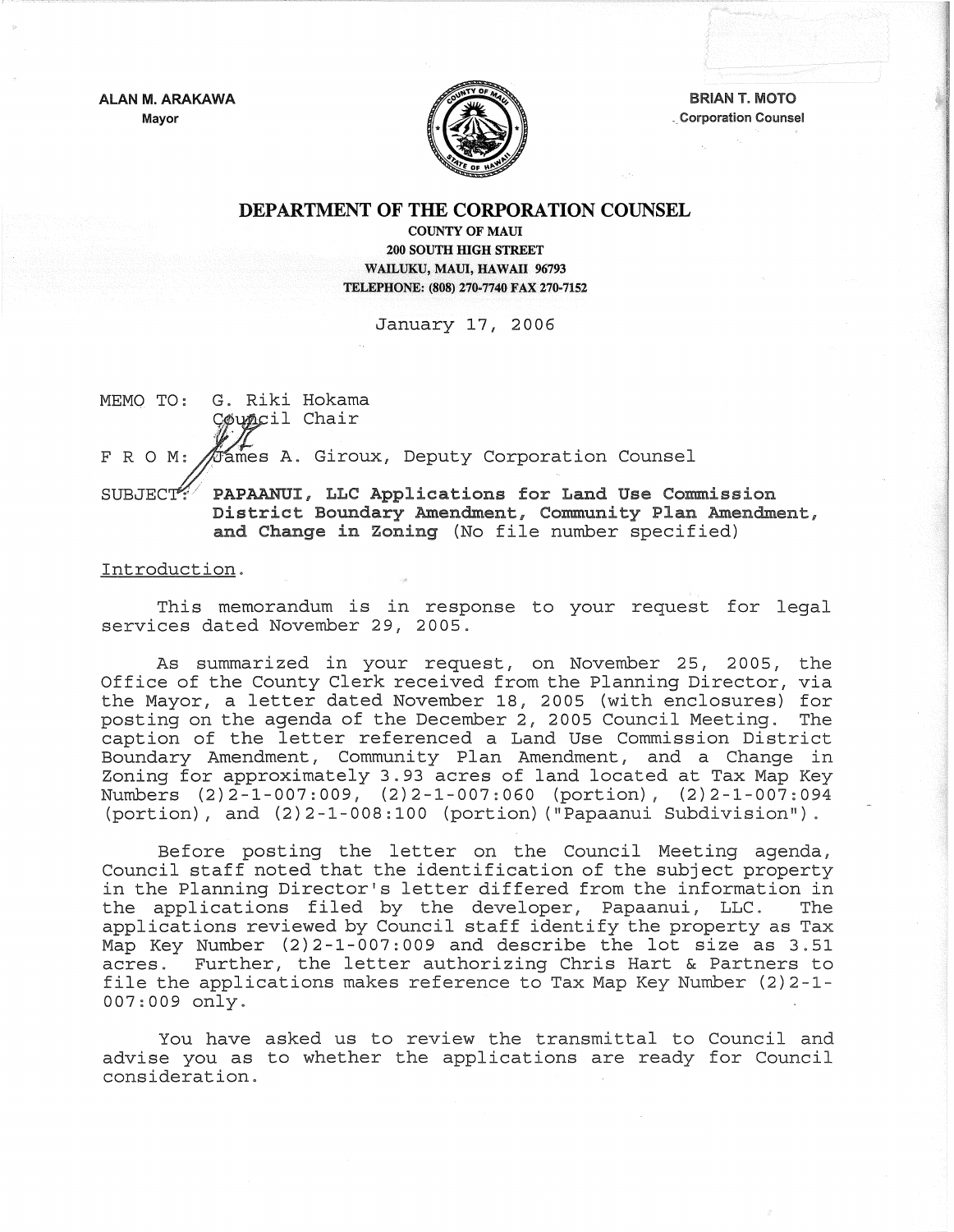G. Riki Hokama, Council Chair January 17, 2006 Page 2

## Short answer and recommendation.

Upon review and investigation of the application files, and having consulted with the Department of Planning and others, we conclude the following:

- The November 18, 2005 letter to the Council should not have referenced Tax Map Key Number (2)2-1-007:094  $(portion)$  inasmuch as that parcel, although a part of the Special Management Area Permit application filed in conjunction with the Papaanui Subdivision, is not a part of the subject Land Use Commission District Boundary Amendment, Community Plan Amendment, and Change in Zoning.
- References to Tax Map Key Numbers  $(2)$  2-1-007:060<sup>1</sup> and (2)2-1-008:100 (portion) were inadvertently omitted from the agenda posted for the July 12, 2005 meeting of the Maui Planning Commission. The Commission's July 12, 2005 agenda referenced only Tax Map Key Number (2)2-1-007:009 under the item relating to the Papaanui Subdivision.
- We recommend that the subject land use entitlement applications (or at least those parts pertaining to Tax<br>Map Key Numbers (2)2-1-007:060 and (2)2-1-008:100 Map Key Numbers (2)2-1-007:060 and (2)2-1-008:100 (portion)) be returned to the Planning Director so as to allow the Maui Planning Commission, pursuant to a correct agenda, to rehear the applications as they relate to Tax Map Key Numbers (2) 2-1-007: 060 and (2) 2-1-008: 100 (portion)

#### Discussion.

Based on information provided to us, the original land use applications for the Papaanui Subdivision were filed with the Department of Planning on July 30, 2004 and identified one Tax Map Key Number, (2)2-1-007:009. By submissions dated November 1, 2004, the applications were revised to include Tax Map Key Numbers (2)2- 1-007:060 and (2)2-1-008:100 (portion) and to revise the property size to 3.93 acres. (Copies of these revised applications were apparently not included among the enclosures submitted to the

<sup>&</sup>lt;sup>1</sup>Upon review of the application files, and having consulted with the Department of Planning, we believe that all of Tax Map Key Number  $(2)$  2-1-007:060 is part of the pending applications, and not just a portion of parcel 60. Therefore, references in the Planning Director's November 18, 2005 letter and in the Department's Report to the Maui Planning Commission to  $\sqrt{p}$  (por.)  $\sqrt{p}$  in conjunction with Tax Map Key Number (2)2-1-007:060 are in error.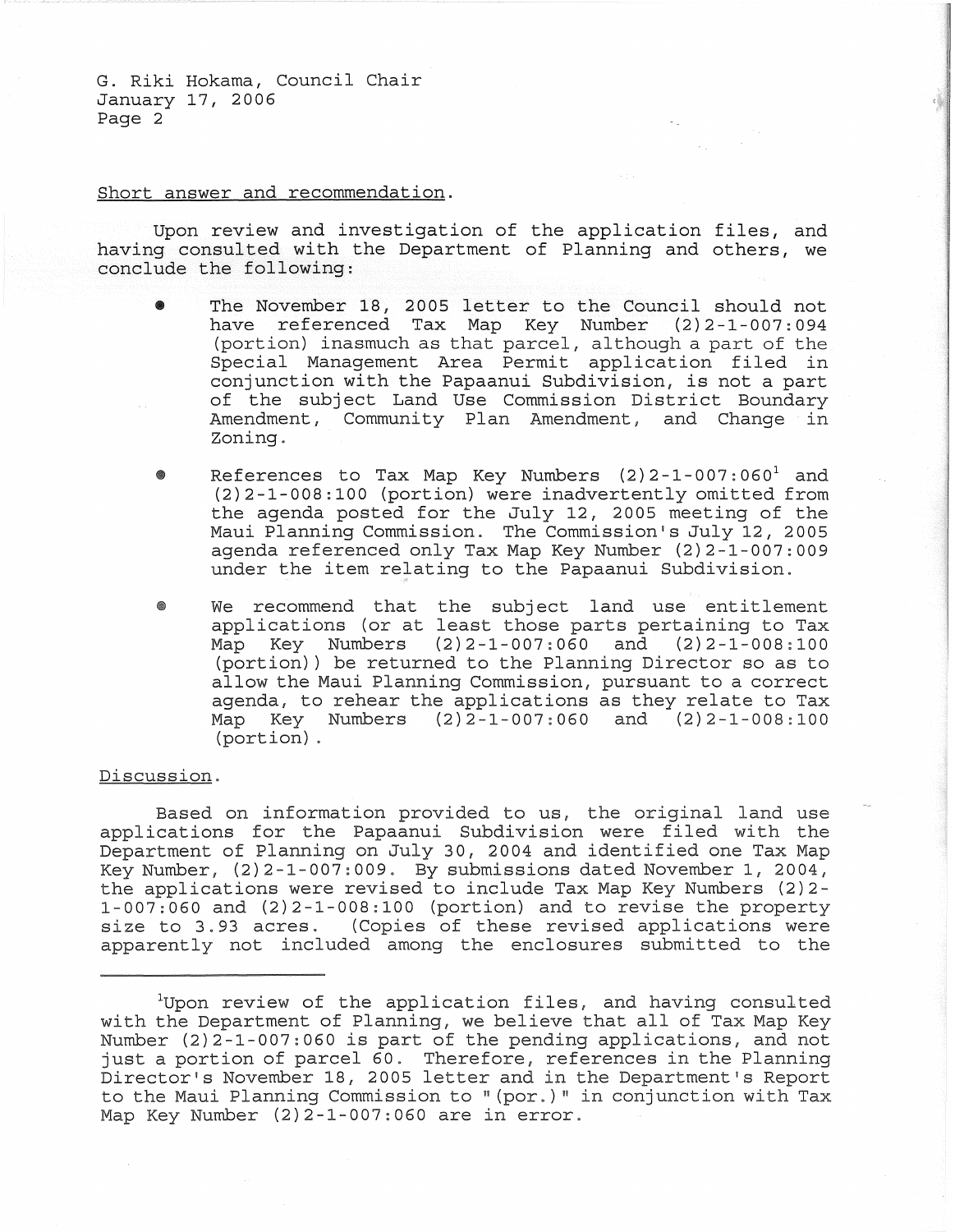G. Riki Hokama, Council Chair January 17, 2006 Page 3

Council with the Planning Director's letter dated November 18,<br>2005.) Tax Map Key Numbers  $(2)2-1-007:060$  and  $(2)2-1-008:100$ Tax Map Key Numbers  $(2)$  2-1-007: 060 and  $(2)$  2-1-008: 100 (portion) are portions of Makena-Keoneoio Road and Old Ulupalakua Road, respectively, serving the Papaanui Subdivision.

On June 10, 2005, the Department of Planning published a Notice of Public Hearing on Applications. The published Notice referenced only Tax Map Key Number (2)2-1-007:009. However, on June 21, 2005, June 28, 2005, and July 5, 2005 the applicant published notices of public hearing and location maps relating to the requested State Land Use District Boundary Amendment, Community Plan Amendment, and Change in Zoning. These notices referenced all three Tax Map Key Numbers involved in the project and were accurate as to the description of the property.

Papaanui Subdivision was included on the July 12, 2005 agenda of the Maui Planning Commission; however, the only Tax Map Key Number referenced on the agenda in connection with the Papaanui<br>Subdivision was  $(2)$ 2-1-007:009. The Commission recommended Subdivision was  $(2)$  2-1-007:009. approval of the subject land use applications, subject to a recommended condition of zoning.

By letter addressed to Michael Foley, Planning Director, dated<br>wher 15, 2005, Papaanui, LLC, authorized Christ Hart & December 15, 2005, Papaanui, LLC, authorized Christ Hart Partners, Inc., to represent the landowner with regard to the pending applications for all three Tax Map Key Number parcels.

# Conclusion.

In light of the fact that Tax Map Key Numbers (2)2-1-007:060 and (2)2-1-008:100 (portion) were omitted from the Maui Planning Commission's July 12, 2005 meeting agenda, the actions taken in connection with these two Tax Map Key Number parcels is questionable at this time. In informal conversations with the Office of Information Practices, we have been informed that the most advisable course of action is to have Tax Map Key Numbers (2)2-1-007:060 and (2)2-1-008:100 (portion) referred back to the Maui Planning Commission for hearing so as to erase all doubt as to the actions taken regarding those parcels. This is also advisable considering that the letter authorizing Chris Hart & Partners to seek a State Land Use District Boundary Amendment, Community Plan Amendment, and Change in Zoning for these two Tax Map Key Number parcels is dated after the Commission action in question.